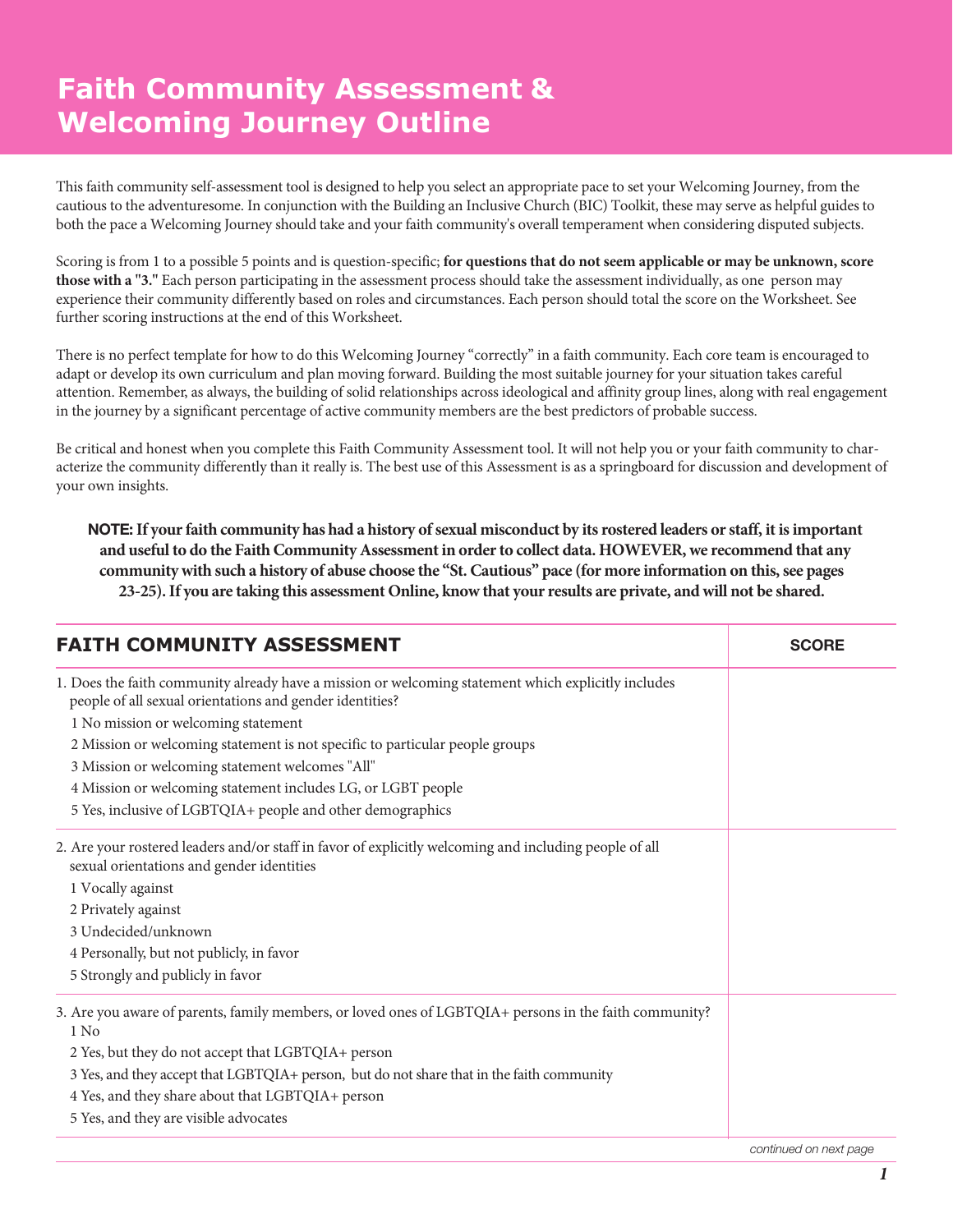| <b>FAITH COMMUNITY ASSESSMENT</b>                                                                                                                                                                                                                          | <b>SCORE</b>           |
|------------------------------------------------------------------------------------------------------------------------------------------------------------------------------------------------------------------------------------------------------------|------------------------|
| 4. Are you aware of LGBTQIA+ persons in the faith community? (Those who've shared, not who you assume)<br>1 No                                                                                                                                             |                        |
| 2 Yes, but they are not comfortable sharing with the larger faith community                                                                                                                                                                                |                        |
| 3 Yes, and some have shared about themselves to a few members in the faith community                                                                                                                                                                       |                        |
| 4 Yes, and individuals and/or couples are visible, but not active in leadership                                                                                                                                                                            |                        |
| 5 Yes, and several individuals and couples are visible and active in leadership of the faith community                                                                                                                                                     |                        |
| 5. Has the faith community already done or participated in blessings of LGBTQIA+ relationships?<br>1 No, never                                                                                                                                             |                        |
| 2 No, but our rostered leader participated in such a service at another faith community                                                                                                                                                                    |                        |
| 3 No, but members did have a service which was private and not at the faith community                                                                                                                                                                      |                        |
| 4 Yes, but the service was private and at the faith community. The other members knew                                                                                                                                                                      |                        |
| 5 Yes, and the faith community participated                                                                                                                                                                                                                |                        |
| 6. How does the faith community receive and include new people?                                                                                                                                                                                            |                        |
| 1 Outsiders are not included easily in the faith community                                                                                                                                                                                                 |                        |
| 2 New members are encouraged to join but not actively integrated in the life of the community                                                                                                                                                              |                        |
| 3 New members are welcomed and are actively integrated in the life of the community                                                                                                                                                                        |                        |
| 4 Visitors of all kinds are vigorously pursued, welcomed and encouraged to join and integrate in the<br>life of the community                                                                                                                              |                        |
| 5 New members are quickly welcomed and invited to pursue positions of leadership in the community                                                                                                                                                          |                        |
| 7. Does the faith community welcome/include a diversity of sexual orientations and gender identities?<br>Choose from 1 to 5, with 1 being completely homogenous and 5 being overwhelmingly diverse. Use 3 for<br>not applicable, or unknown.               |                        |
| 8. Is the faith community presently very homogeneous or quite diverse (ethnicity, class, ability,<br>language, etc.)? Choose from 1 to 5, with 1 being completely homogeneous and 5 being overwhelmingly<br>diverse. Use 3 for not applicable, or unknown. |                        |
| 9. How does the faith community handle change, conflict or controversy? Choose from 1 (avoids conflict)<br>to 5 (faces conflict head-on and keeps on loving each other!)                                                                                   |                        |
| 10. Who comes up with new ideas for ministry? (Score the highest number that applies)<br>1 Rostered Leader                                                                                                                                                 |                        |
| 2 Council/Session/Governing board                                                                                                                                                                                                                          |                        |
| 3 Various lay leaders, not all are elected to an office                                                                                                                                                                                                    |                        |
| 4 Ideas of lay members are valued and pursued                                                                                                                                                                                                              |                        |
| 5 Ideas are solicited from members who think outside the "everyday church" box                                                                                                                                                                             |                        |
| 11. Does your faith community have an openly LGBTQIA+ rostered leader?<br>1 Not currently, but a previous LGBTQIA+ rostered leader was fired/asked to resign/left under conflict or<br>unwelcoming members                                                 |                        |
| 2 Not currently but has in the past, but it is not open to an LGBTQIA+ rostered leader in the future                                                                                                                                                       |                        |
| 3 No                                                                                                                                                                                                                                                       |                        |
| 4 Not currently but has in the past and is open to an LGBTQIA+ rostered leader in the future                                                                                                                                                               |                        |
| 5 Yes                                                                                                                                                                                                                                                      | continued on next nage |

*continued on next page*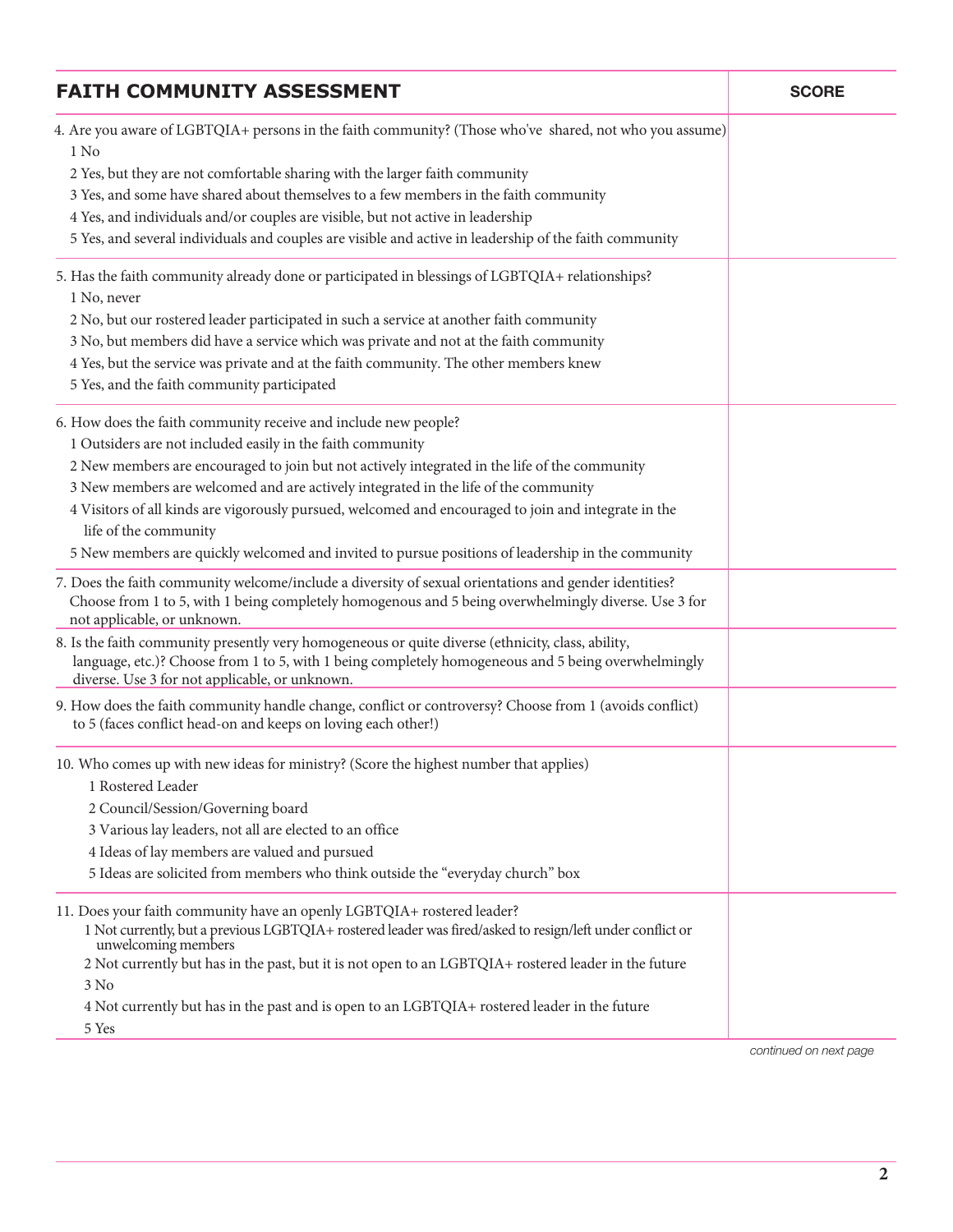| <b>FAITH COMMUNITY ASSESSMENT</b>                                                                                                                                                                                                                                                             | <b>SCORE</b> |
|-----------------------------------------------------------------------------------------------------------------------------------------------------------------------------------------------------------------------------------------------------------------------------------------------|--------------|
| 12. Is the faith community educated about and currently working on other justice issues?<br>1 No, not really                                                                                                                                                                                  |              |
| 2 No, but they have from time to time                                                                                                                                                                                                                                                         |              |
| 3 Yes, but only a few members are involved                                                                                                                                                                                                                                                    |              |
| 4 Yes, and the faith community actively supports this work                                                                                                                                                                                                                                    |              |
| 5 Yes, and the faith community actively seeks new issues for education and action                                                                                                                                                                                                             |              |
| 13. What is the prevailing faith community's understanding of the message of scripture?                                                                                                                                                                                                       |              |
| 1 The book of rules to avoid eternal condemnation                                                                                                                                                                                                                                             |              |
| 2 The way to achieve personal salvation                                                                                                                                                                                                                                                       |              |
| 3 No overall view                                                                                                                                                                                                                                                                             |              |
| 4 The message that God is Love                                                                                                                                                                                                                                                                |              |
| 5 Full of examples of God's radical inclusivity                                                                                                                                                                                                                                               |              |
| 14. Is the lay leadership of the faith community predominately cis-gender male or female? Choose from 1 to 5<br>with 1 being completely cis-gender male to 5 being completely cis-gender female. *Cis-gender describes<br>a person whose birth-assigned sex and gender identity are the same* |              |
| 15. Does the faith community use inclusive language in worship or while in community with one another?                                                                                                                                                                                        |              |
| 1 Not at all                                                                                                                                                                                                                                                                                  |              |
| 2 Inclusive language for human beings but not for God                                                                                                                                                                                                                                         |              |
| 3 Inclusive language for human beings and God in sermons/messages                                                                                                                                                                                                                             |              |
| 4 Inclusive language for human beings and God in sermons/messages, hymnody and liturgy                                                                                                                                                                                                        |              |
| 5 Inclusive language for human beings and God in sermons/messages, hymnody, liturgy and Scripture<br>readings                                                                                                                                                                                 |              |
| 16. Relationships within the faith community:                                                                                                                                                                                                                                                 |              |
| 1 Isolated individuals and families                                                                                                                                                                                                                                                           |              |
| 2 Small groups of close friends (cliques)                                                                                                                                                                                                                                                     |              |
| 3 Friendly within affinity groups (i.e. age, gender identity, class, race, language, education,<br>sexual orientation)                                                                                                                                                                        |              |
| 4 Friendly across affinity group lines                                                                                                                                                                                                                                                        |              |
| 5 A community of faith embracing relationships across affinity and ideological lines                                                                                                                                                                                                          |              |
| 17. Assess the political temperament of the faith community. Score from 1 completely conservative to                                                                                                                                                                                          |              |
| 5 completely liberal/progressive                                                                                                                                                                                                                                                              |              |
| 18. Has your faith community engaged in studies on sexuality?                                                                                                                                                                                                                                 |              |
| 1 No, never; the subject is taboo                                                                                                                                                                                                                                                             |              |
| 2 Yes, and we'll never do it again                                                                                                                                                                                                                                                            |              |
| 3 Yes, with young adults and during adult forums but only a few people participated                                                                                                                                                                                                           |              |
| 4 Yes, with young adults and adult forums and we had a good turn out                                                                                                                                                                                                                          |              |
| 5 Yes, there was lots of interest and we plan to extend our studies of sexuality                                                                                                                                                                                                              |              |
| 19. What percentage of adults who attend services/meetings typically come to an adult forum or other adult<br>educational opportunities?                                                                                                                                                      |              |
| 1 5% to 10% or less                                                                                                                                                                                                                                                                           |              |
| 2 10% to 20%                                                                                                                                                                                                                                                                                  |              |
| 3 20% to 30%                                                                                                                                                                                                                                                                                  |              |
| 4 30% to 50%                                                                                                                                                                                                                                                                                  |              |
| 5 More than 50%                                                                                                                                                                                                                                                                               |              |
|                                                                                                                                                                                                                                                                                               |              |

*continued on next page*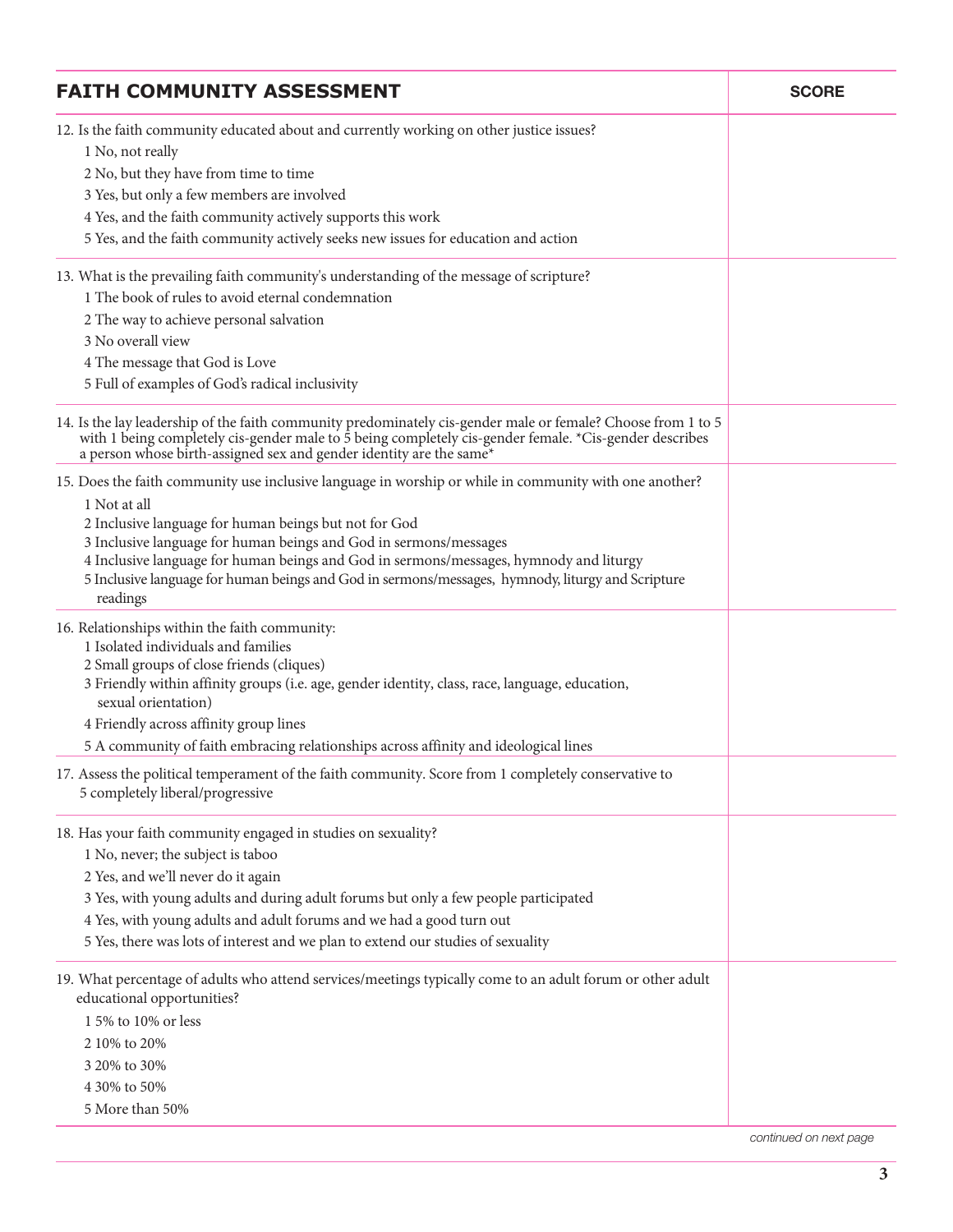| <b>FAITH COMMUNITY ASSESSMENT</b>                                                                                                                                                                                                                                                                                                                                                                                                                                                                              | <b>SCORE</b> |
|----------------------------------------------------------------------------------------------------------------------------------------------------------------------------------------------------------------------------------------------------------------------------------------------------------------------------------------------------------------------------------------------------------------------------------------------------------------------------------------------------------------|--------------|
| 20. Is your faith community a member of a denominational region that has declared itself Welcoming?<br>1 No, the matter has never come up in our region<br>2 No, it was discussed at the regional level and defeated<br>3 Yes, but we never hear anything about it in the region<br>4 Yes, and the region has a committee charged with encouraging congregations to consider<br>becoming part of the Welcoming Journey<br>5 Yes, and the faith community is open to educational efforts provided by the region |              |
| 21. Do you have a female identifying rostered leader?                                                                                                                                                                                                                                                                                                                                                                                                                                                          |              |
| 1 No, and we never considered one                                                                                                                                                                                                                                                                                                                                                                                                                                                                              |              |
| 2 No, but we have considered calling one                                                                                                                                                                                                                                                                                                                                                                                                                                                                       |              |
| 3 Not at present, but we did in the past                                                                                                                                                                                                                                                                                                                                                                                                                                                                       |              |
| 4 Yes, as part of a multiple-rostered leader team                                                                                                                                                                                                                                                                                                                                                                                                                                                              |              |
| 5 Yes, solo or senior rostered leader is female identifying                                                                                                                                                                                                                                                                                                                                                                                                                                                    |              |
| 22. Does your town/city/state have a non-discrimination policy for people of all sexual orientations<br>and gender identities?                                                                                                                                                                                                                                                                                                                                                                                 |              |
| 1 No, and it has never come up                                                                                                                                                                                                                                                                                                                                                                                                                                                                                 |              |
| 2 No, it came up and never made it to a vote, the faith community gave no opinion                                                                                                                                                                                                                                                                                                                                                                                                                              |              |
| 3 No, it was brought to a vote and defeated, the faith community had mixed views                                                                                                                                                                                                                                                                                                                                                                                                                               |              |
| 4 Yes, it was brought to a vote and passed, the faith community had mixed views                                                                                                                                                                                                                                                                                                                                                                                                                                |              |
| 5 Yes, it was brought to a vote and passed, the faith community largely supported the measure                                                                                                                                                                                                                                                                                                                                                                                                                  |              |
| 23. Does your rostered leader use examples including people of all sexual orientations and gender identities<br>in sermons, messages, or communications?<br>1 No, never                                                                                                                                                                                                                                                                                                                                        |              |
| 2 Maybe once or twice but it caused a problem in the faith community                                                                                                                                                                                                                                                                                                                                                                                                                                           |              |
| 3 Yes, without comment from the faith community                                                                                                                                                                                                                                                                                                                                                                                                                                                                |              |
| 4 Regularly, without comment from the faith community                                                                                                                                                                                                                                                                                                                                                                                                                                                          |              |
| 5 Often, with positive comment from the faith community                                                                                                                                                                                                                                                                                                                                                                                                                                                        |              |
| 24. Have the youth of your faith community expressed an opinion on becoming Welcoming? (If no youth                                                                                                                                                                                                                                                                                                                                                                                                            |              |
| group, select 3.)                                                                                                                                                                                                                                                                                                                                                                                                                                                                                              |              |
| 1 Yes, and they are solidly against                                                                                                                                                                                                                                                                                                                                                                                                                                                                            |              |
| 2 No, have not heard a thing                                                                                                                                                                                                                                                                                                                                                                                                                                                                                   |              |
| 3 Yes, their view is positive but the adults of the faith community have mixed views of this                                                                                                                                                                                                                                                                                                                                                                                                                   |              |
| 4 Yes, their view is positive and the adults are listening                                                                                                                                                                                                                                                                                                                                                                                                                                                     |              |
| 5 Yes, they supported the Welcoming agenda at denominational youth events and have returned                                                                                                                                                                                                                                                                                                                                                                                                                    |              |
| with an interest in the Welcoming Journey for this faith community                                                                                                                                                                                                                                                                                                                                                                                                                                             |              |
| 25. Size/type of faith community?                                                                                                                                                                                                                                                                                                                                                                                                                                                                              |              |
| 1 Corporate faith community with average attendance over 800                                                                                                                                                                                                                                                                                                                                                                                                                                                   |              |
| 2 Corporate faith community with average attendance 400 to 749                                                                                                                                                                                                                                                                                                                                                                                                                                                 |              |
| 3 Program faith community with average attendance 200 to 399                                                                                                                                                                                                                                                                                                                                                                                                                                                   |              |
| 4 Pastoral faith community with average attendance 76-199                                                                                                                                                                                                                                                                                                                                                                                                                                                      |              |
| 5 Family-sized faith community with average attendance 75 or less                                                                                                                                                                                                                                                                                                                                                                                                                                              |              |
| <b>TOTAL</b>                                                                                                                                                                                                                                                                                                                                                                                                                                                                                                   |              |
|                                                                                                                                                                                                                                                                                                                                                                                                                                                                                                                |              |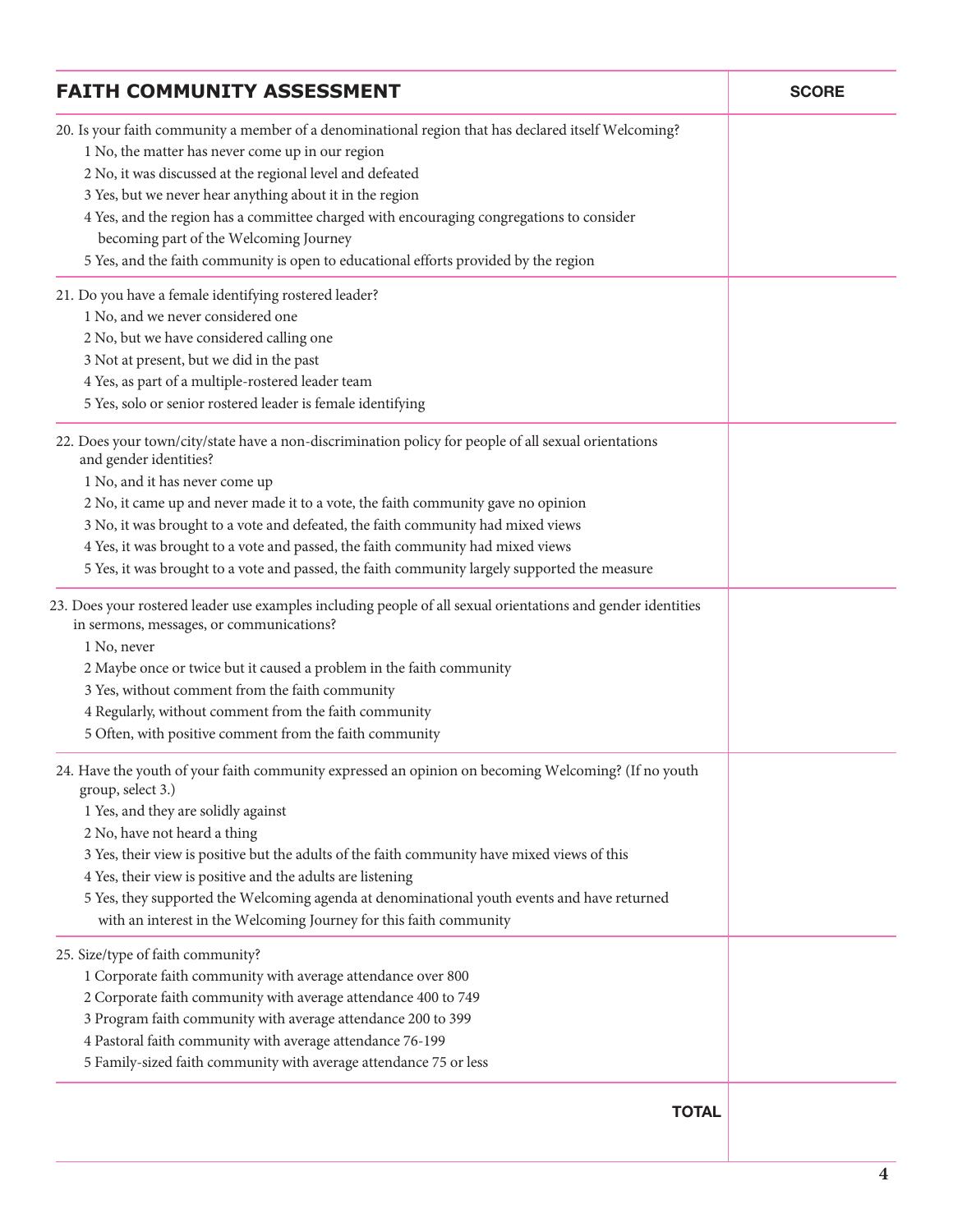#### **FAITH COMMUNITY ASSESSMENT - GROUP SCORING**

| Use this Scorecard with the Faith Community Assessment Worksheet for your Core<br>Person<br>Team. Enter the scores from each person's Worksheet in columns A-F. In the next |   |   | Total       | Average |   |   |  |  |
|-----------------------------------------------------------------------------------------------------------------------------------------------------------------------------|---|---|-------------|---------|---|---|--|--|
| column, enter the total from columns A-F, then in the final column, find the average by<br>dividing the total by the number of people.                                      | A | В | $\mathbf C$ | D       | Е | F |  |  |
| 1. Does the faith community already have a mission or welcoming statement which explicitly includes<br>people of all sexual orientations and gender identities?             |   |   |             |         |   |   |  |  |
| 2. Are your rostered leaders and/or staff in favor of explicitly welcoming and including people of all<br>sexual orientations and gender identities?                        |   |   |             |         |   |   |  |  |
| 3. Are you aware of parents, family members, or loved ones of LGBTQIA+ persons in the community?                                                                            |   |   |             |         |   |   |  |  |
| 4. Are you aware of LGBTQIA+ persons in the faith community? (                                                                                                              |   |   |             |         |   |   |  |  |
| 5. Has the faith community already done or participated in blessings of LGBTQIA+ relationships?                                                                             |   |   |             |         |   |   |  |  |
| 6. How does the faith community receive and include new people?                                                                                                             |   |   |             |         |   |   |  |  |
| 7. Does the faith community welcome/include a diversity of sexual orientations and gender identities?                                                                       |   |   |             |         |   |   |  |  |
| 8. Is the faith community presently very homogeneous or quite diverse?                                                                                                      |   |   |             |         |   |   |  |  |
| 9. How does the faith community handle change, conflict or controversy?                                                                                                     |   |   |             |         |   |   |  |  |
| 10. Who comes up with new ideas for ministry?                                                                                                                               |   |   |             |         |   |   |  |  |
| 11. Does your faith community have an openly LGBTQIA+ rostered leader?                                                                                                      |   |   |             |         |   |   |  |  |
| 12. Is the faith community educated about and currently working on other justice issues?                                                                                    |   |   |             |         |   |   |  |  |
| 13. What is the prevailing faith community's understanding of the message of scripture?                                                                                     |   |   |             |         |   |   |  |  |
| 14. Is the lay leadership of the faith community predominately cis-gender male or female?                                                                                   |   |   |             |         |   |   |  |  |
| 15. Does the community use inclusive language in worship or while in community with one another?                                                                            |   |   |             |         |   |   |  |  |
| 16. Relationships within the faith community:                                                                                                                               |   |   |             |         |   |   |  |  |
| 17. Assess the political temperament of the faith community.                                                                                                                |   |   |             |         |   |   |  |  |
| 18. Has your faith community engaged in studies on sexuality?                                                                                                               |   |   |             |         |   |   |  |  |
| 19. What percentage of adults who attend services/meetings typically come to an adult forum or other<br>adult educational opportunities?                                    |   |   |             |         |   |   |  |  |
| 20. Is your faith community a member of a denominational region that has declared itself Welcoming?                                                                         |   |   |             |         |   |   |  |  |
| 21. Do you have a female identifying rostered leader?                                                                                                                       |   |   |             |         |   |   |  |  |
| 22. Does your town/city/state have a non-discrimination policy for people of all sexual orientations<br>and gender identities?                                              |   |   |             |         |   |   |  |  |
| 23. Does your rostered leader use examples including people of all sexual orientations and<br>gender identities in sermons, messages, or communications?                    |   |   |             |         |   |   |  |  |
| 24. Have the youth of your faith community expressed an opinion on becoming Welcoming?                                                                                      |   |   |             |         |   |   |  |  |
| 25. Size/type of faith community?                                                                                                                                           |   |   |             |         |   |   |  |  |
| <b>TOTALS</b>                                                                                                                                                               |   |   |             |         |   |   |  |  |
|                                                                                                                                                                             |   |   |             |         |   |   |  |  |

### **WHAT DOES THE AVERAGE SCORE MEAN?**

Your score is a good indication for the pace at which you should conduct your faith community's Welcoming Journey.

**We suggest: 25–75: the St. Cautious pace 76–100: the St. Moderatus pace 101+: the St. Adventurous pace**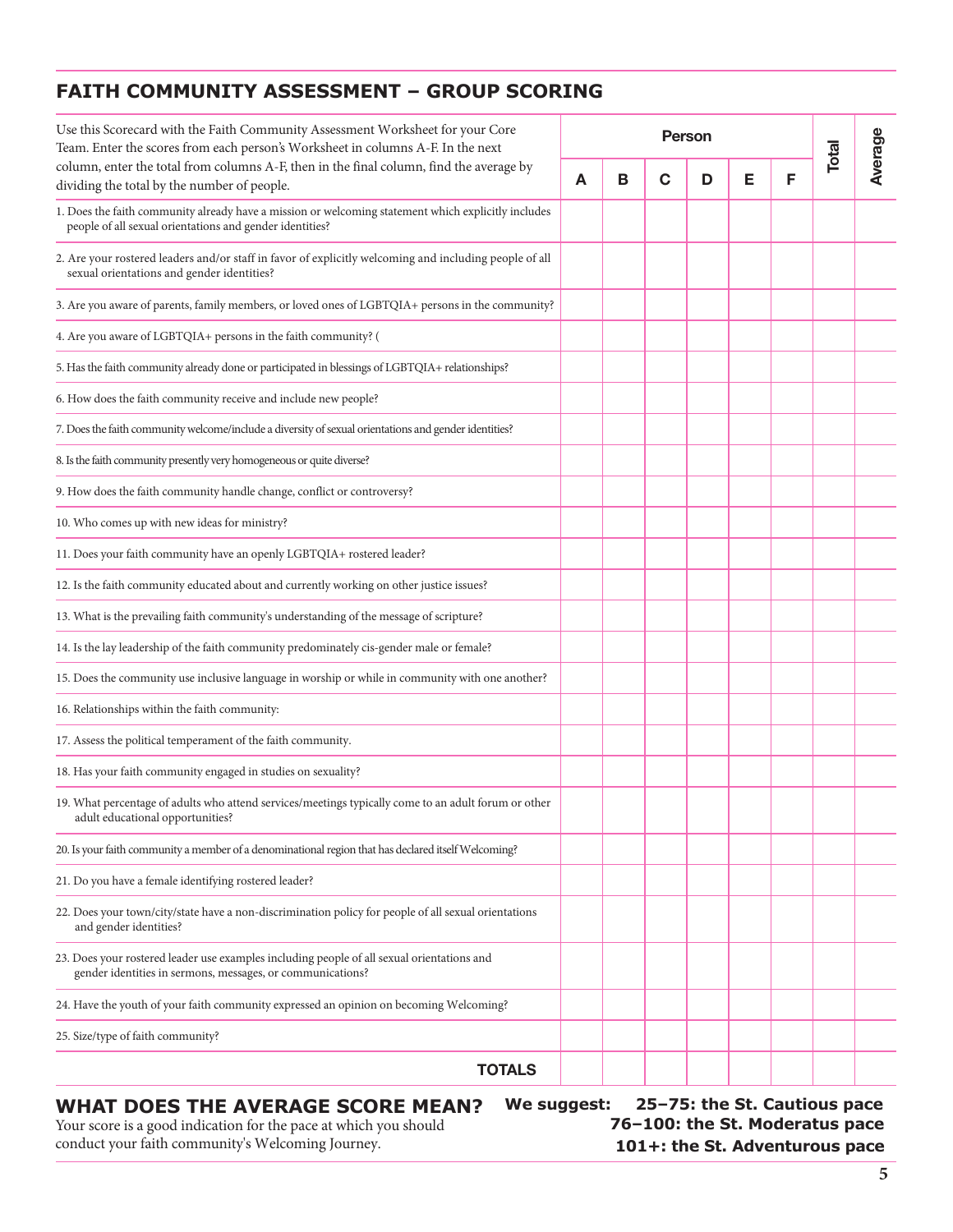#### **WELCOMING JOURNEY OUTLINE**

#### **(Based on Faith Community Assessment Score)**

NOTE: Some of these steps happen concurrently. The suggested pace is exactly that – a suggestion. This is more art than science. This must be tailored for your particular setting.

|               | <b>STEP ONE: LEADING THE PROCESS</b>                                                                                                                                                                                                                               | <b>Suggested Pace</b>              |
|---------------|--------------------------------------------------------------------------------------------------------------------------------------------------------------------------------------------------------------------------------------------------------------------|------------------------------------|
| Tasks:        | Conduct One-to-One Visits and gather a Core Team. Check in with<br>LGBTQIA+ people in the faith community to determine their preferred level<br>of involvement in the Welcoming Journey. Contact your denominational<br>Welcoming Journey for additional guidance. | <b>St. Cautious: 3-6 months</b>    |
| <b>Tools:</b> | Graceful Engagement, One-to-One Visits                                                                                                                                                                                                                             | <b>St. Moderatus: 2-3 months</b>   |
|               | People Involved: Core Team, LGBTQIA+ People and Welcoming Jouney                                                                                                                                                                                                   | <b>St. Adventurous: 1-2 months</b> |

| <b>Suggested Pace</b>                                               |
|---------------------------------------------------------------------|
| <b>St. Cautious: 2-3 months</b>                                     |
| <b>St. Moderatus: 1-2 months</b><br><b>St. Adventurous: 1 month</b> |
|                                                                     |

|               | <b>STEP THREE: OUTLINING THE PROCESS</b>                                                                          | <b>Suggested Pace</b>             |
|---------------|-------------------------------------------------------------------------------------------------------------------|-----------------------------------|
| Tasks:        | Outline each step of the Welcoming Journey for your Faith<br>Community based on the pace and frame you've chosen. | <b>St. Cautious: 1-2 months</b>   |
| <b>Tools:</b> | Graceful Engagement, Framing, plus the information you've<br>gathered up to this point                            | <b>St. Moderatus: 1-4 weeks</b>   |
|               |                                                                                                                   | <b>St. Adventurous: 1-2 weeks</b> |
|               | People Involved: Core Team                                                                                        |                                   |

|               | <b>STEP FOUR: BUILDING RELATIONSHIPS</b>                                                      | <b>Suggested Pace</b>              |
|---------------|-----------------------------------------------------------------------------------------------|------------------------------------|
| Tasks:        | Conduct One-to-One Visits with formal and informal leadership<br>and faith community members. | <b>St. Cautious: 6-9 months</b>    |
| <b>Tools:</b> | Graceful Engagement, One-to-One Visits, Public Storytelling                                   | <b>St. Moderatus: 3-6 months</b>   |
|               | People Involved: Core Team, formal and informal leadership, faith community members           | <b>St. Adventurous: 1-3 months</b> |

 *continued on next page*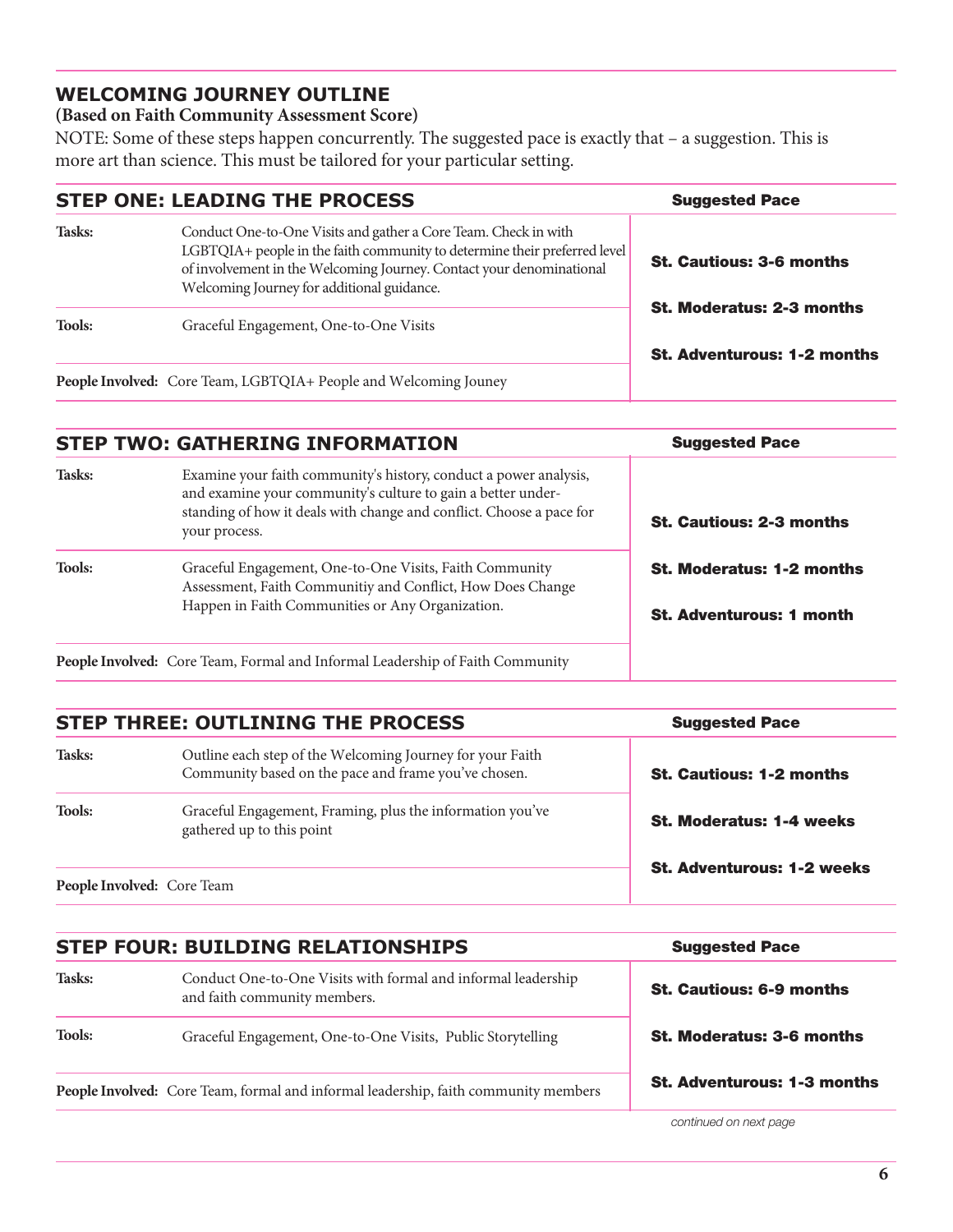| <b>STEP FIVE: MAKING IT OFFICIAL</b> |                                                                                                                                  | <b>Suggested Pace</b>                                     |
|--------------------------------------|----------------------------------------------------------------------------------------------------------------------------------|-----------------------------------------------------------|
| Tasks:                               | The Core Team transitions into a formally-recognized committee of<br>the faith community, often called the Welcoming Task Force. | <b>St. Cautious: 3 meetings</b><br>with governing body    |
| <b>Tools:</b>                        | Consult your faith community's policies, One-to-One<br>Visits, Framing                                                           | <b>St. Moderatus: 2-3 meetings</b><br>with governing body |
|                                      | People Involved: Core Team/Welcoming Task Force, faith community governing body                                                  | <b>St. Adventurous: 1 meeting</b><br>with governing body  |

# STEP SIX: SETTING THE FRAME AND PROVIDING<br>EDUCATIONAL OPPORTUNITIES

| Tasks:        | Set up a series of educational opportunities for the faith community.                                                                                                       |                                                                     |
|---------------|-----------------------------------------------------------------------------------------------------------------------------------------------------------------------------|---------------------------------------------------------------------|
| <b>Tools:</b> | Graceful Engagement, One-to-One Visits, Framing, Public<br>Storytelling, Sexual Orientation and Gender Identity, Bible studies,<br>films, panels, newsletter articles, etc. | <b>St. Cautious: 1-5 years</b><br><b>St. Moderatus: 6-12 months</b> |
|               | People Involved: Core Team/Welcoming Task Force, rostered leaders, educators,<br>community members                                                                          | <b>St. Adventurous: 3-6 months</b>                                  |

|               | <b>STEP SEVEN: WRITING YOUR WELCOMING STATEMENT</b>                                                                                                                                                                       | <b>Suggested Pace</b>             |
|---------------|---------------------------------------------------------------------------------------------------------------------------------------------------------------------------------------------------------------------------|-----------------------------------|
| Tasks:        | Create a draft Welcoming Statement (that meets the requirements of<br>your denominational Welcoming Journey) and present it to the<br>formal faith community leadership. Revise statement as needed based<br>on feedback. | <b>St. Cautious: 2-6 months</b>   |
| <b>Tools:</b> | Sample Welcoming Statements, your chosen frame                                                                                                                                                                            | <b>St. Moderatus: 1-3 months</b>  |
|               | People Involved: Core Team/Welcoming Task Force, formal leadership,<br>Welcoming Journey Programs                                                                                                                         | <b>St. Adventurous: 2-4 weeks</b> |

|               | STEP EIGHT: CONDUCTING AN EXPLORATORY SURVEY                                           | <b>Suggested Pace</b> |
|---------------|----------------------------------------------------------------------------------------|-----------------------|
| Tasks:        | Send out post cards or develop anonymous online survey for the<br>entire congregation. |                       |
| <b>Tools:</b> | Postcards and postage or free online survey service                                    | 1-4 weeks             |
|               | People Involved: Core Team/Welcoming Task Force                                        |                       |

|               | <b>STEP NINE: HOLDING THE VOTE</b>                                                                     | <b>Suggested Pace</b><br><b>When exploratory survey</b> |
|---------------|--------------------------------------------------------------------------------------------------------|---------------------------------------------------------|
| Tasks:        | Schedule and hold a vote according to your faith community's<br>policies and procedures.               |                                                         |
| <b>Tools:</b> | Faith community policies and procedures                                                                | shows at least 75-85%<br>support                        |
|               | People Involved: Core Team/Welcoming Task Force, formal leadership, and all members, Welcoming Journey |                                                         |
|               | <b>Welcoming Journey Programs</b>                                                                      | continued on now nogo                                   |

Suggested Pace